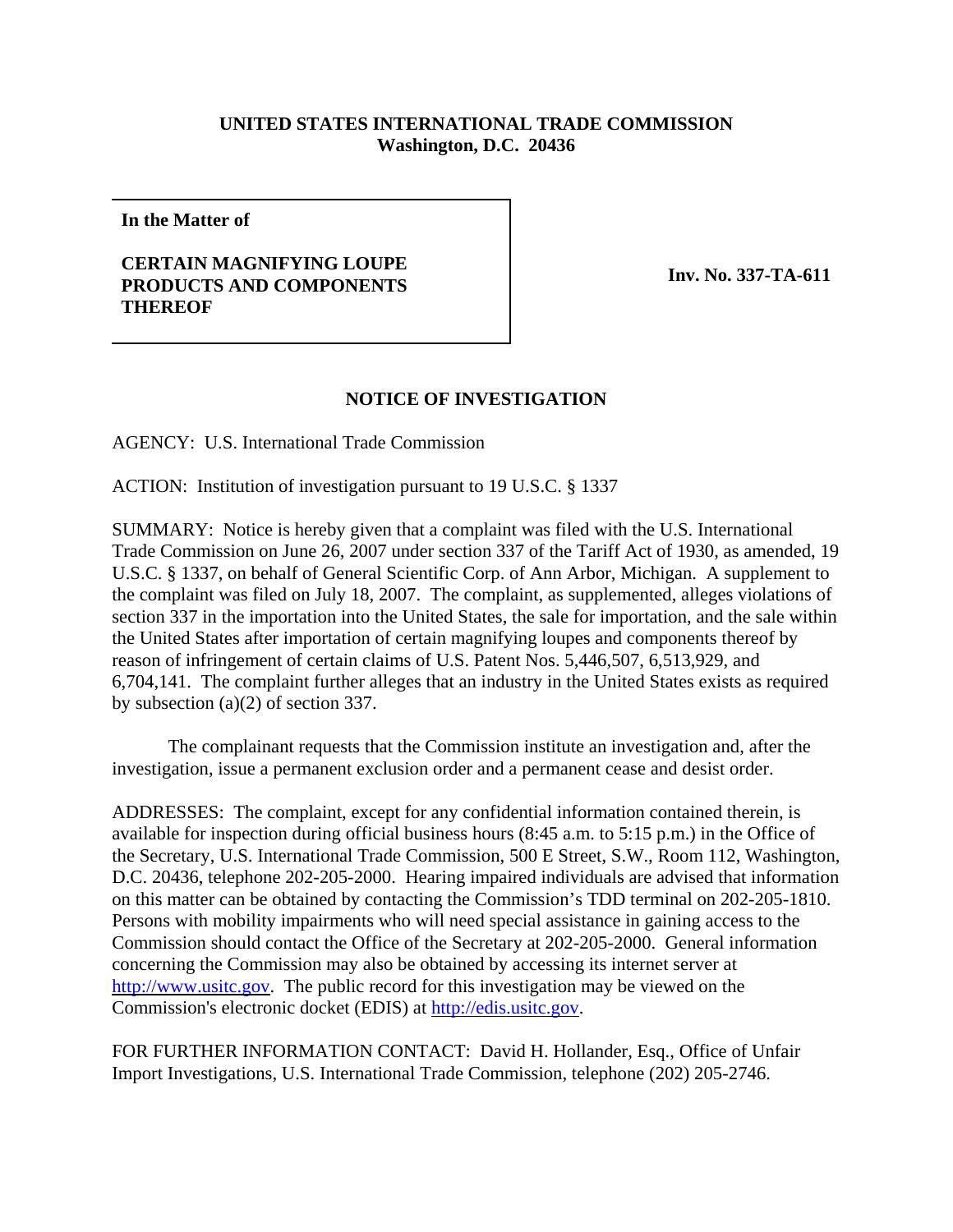AUTHORITY: The authority for institution of this investigation is contained in section 337 of the Tariff Act of 1930, as amended, and in section 210.10 of the Commission's Rules of Practice and Procedure, 19 C.F.R. § 210.10 (2006).

SCOPE OF INVESTIGATION: Having considered the complaint, the U.S. International Trade Commission, on July 24, 2007, ORDERED THAT –

(1) Pursuant to subsection (b) of section 337 of the Tariff Act of 1930, as amended, an investigation be instituted to determine whether there is a violation of subsection  $(a)(1)(B)$  of section 337 in the importation into the United States, the sale for importation, or the sale within the United States after importation of certain magnifying loupe products and components thereof by reason of infringement of claim 8 of U.S. Patent No. 5,446,507, claim 1 of U.S. Patent No. 6,513,929, or claims 1-5 or 10 of U.S. Patent No. 6,704,141, and whether an industry in the United States exists as required by subsection (a)(2) of section 337;

(2) For the purpose of the investigation so instituted, the following are hereby named as parties upon which this notice of investigation shall be served:

(a) The complainant is  $-$ 

General Scientific Corp. 77 Enterprise Drive Ann Arbor, MI 48103

(b) The respondents are the following entities alleged to be in violation of section 337, and are the parties upon which the complaint is to be served:

> SheerVision, Inc. 4030 Palos Verdes Drive North, Ste 104 Rolling Hills Estates, CA 90274

Nanjing JinJiahe I/E Co. Ltd. 1-46 Tianpu Road Pukou Economy Development Zone Nanjing, Jiangsu China

(c) The Commission investigative attorney, party to this investigation, is David H. Hollander, Esq., Office of Unfair Import Investigations, U.S. International Trade Commission, 500 E Street, S.W., Suite 401, Washington, D.C. 20436; and

(3) For the investigation so instituted, the Honorable Charles E. Bullock is designated as the presiding administrative law judge.